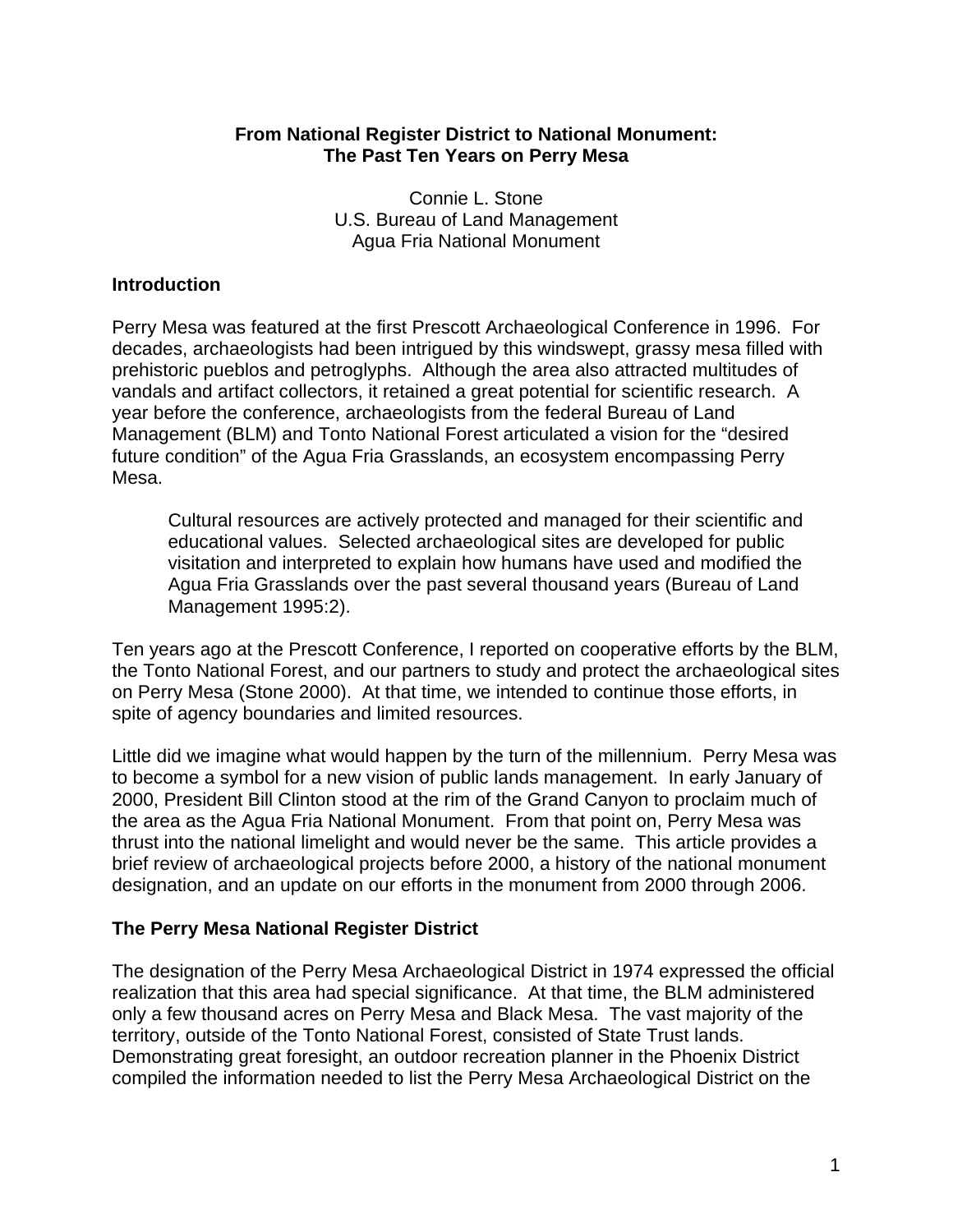employees. National Register of Historic Places. This unsung hero undoubtedly relied on information from early archaeological studies. Perry Mesa may have been one of his favorite destinations for a day of fieldwork, a feeling still shared by current BLM

J. W. Simmons, an avocational archaeologist from Prescott, was one of the first explorers to recognize the significance of the archaeological sites on Perry Mesa. During the 1930's, he visited and documented many of the large pueblos while he worked for the Federal Writers' Project, a program to fund written work and support writers during the Great Depression (Christenson 2004).

Over the following decades, archaeologists came to realize that the undeveloped expanses of Perry Mesa contain one of the best-preserved settlement systems of late prehistoric sites in the Southwest. Several thousand years of human use are dominated by the communities of the late prehistoric period, between A.D. 1275 and 1450, which we call the Perry Mesa Tradition. The archaeological record is a classic example of phenomena that were widespread in central Arizona during the 13<sup>th</sup> through 15<sup>th</sup> centuries. Populations moved away from valleys to upland areas, where groups aggregated into relatively large pueblo villages and devoted considerable attention to defensive needs as well as long-distance trade. On Perry Mesa, hundreds of archaeological sites exist within a distinctive natural landscape.

Although it is largely remote and inaccessible, this landscape is a familiar sight to Arizonans. Many travelers are familiar with the steep climb from Black Canyon City to the Sunset Point Rest Area on Interstate Highway 17. About 40 miles north of Phoenix, Sunset Point offers a view of the Bradshaw Mountains to the west, with Black Mesa and Perry Mesa to the east. The extensive grasslands and plateaus of the mesas are separated by the narrow, deep canyon of the Agua Fria River. A drive down Interstate 17, a few miles south of Cordes Junction, offers a fine vista of the mesas, the river canyon, and the ancient volcano of Joe's Hill. Better yet, commercial flight paths between Phoenix, Salt Lake City, and Las Vegas afford aerial views that confirm the unique character of these landforms. In wet years, the pueblos stand out as gray spots against the green background of the mesa tops.

The mesa vistas also include 500 kilovolt transmission lines, marching across the landscape. Pure science and power lines brought archaeologists to Perry Mesa in the 1960's and 1970's. Peter Pilles recorded sites near the foothills at the eastern edge of the mesa. With Joe Katich, he excavated portions of the Olla Negra rockshelter, which yielded prehistoric, Yavapai, and perishable materials (Pilles and Katich 1967). Archaeologists from the Museum of Northern Arizona (MNA) also recorded many sites on the mesas, and from 1970 through 1975, the MNA completed surveys in advance of the construction of major power lines (Fiero et. al. 1980; Fish et. al. 1975).

The Central Arizona Ecotone Project, a research effort conducted by the original Prescott College and Southern Illinois University in the mid-1970's, recorded more than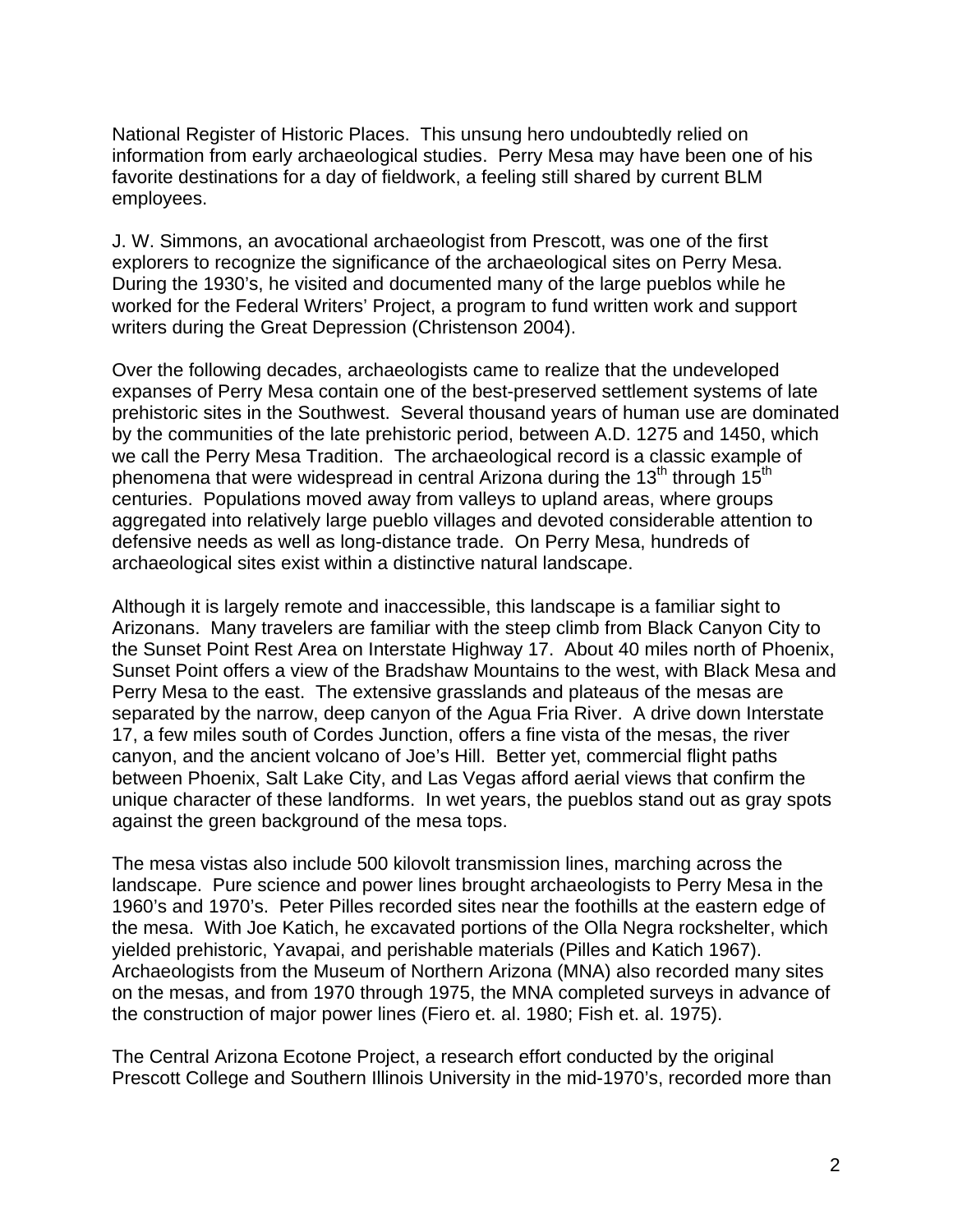100 sites on Perry Mesa. The CAEP project examined the prehistoric settlement systems and cultural ecology of three environmental zones, ranging from the low deserts of the Salt River Valley to the "mesa-canyon complex" of Perry Mesa (Gumerman et. al. 1976; Spoerl and Gumerman 1984).

By the early 1980's, the BLM had taken note of these studies and the observations of its own archaeologists, as well as those of biologists who emphasized the exceptional character of the area's natural resources. In addition, a local legal case had highlighted the need to protect these threatened cultural and natural resources. Publicity surrounding the 1977 case against Jones, Jones, and Gevara, who were caught illegally excavating a prehistoric site on Perry Mesa in the Tonto National Forest, created support for the enactment of the Archaeological Resources Protection Act (ARPA) in 1979. As an interesting side note, this case launched the career of Martin McAllister, then the Tonto Forest Archaeologist, who later became the guru of resource protection through the implementation of ARPA.

The BLM initiated efforts to acquire the state lands in the Perry Mesa area, to bring them under long-term federal protection. In the meantime, the existing federal lands were designated as Areas of Critical Environmental Concern that deserved special management attention.

By 1990, the BLM succeeded in acquiring the state lands. Staff from the BLM and the Tonto National Forest began cooperative efforts to study and protect the cultural resources of the mesas and canyons. These efforts included a vandalism study, which produced maps of the architecture and history of vandalism at several pueblos (Ahlstrom et. al. 1992). The agencies funded a comprehensive cultural resources overview of Perry Mesa prehistory, in support of the effort to expand the Perry Mesa National Register District to approximately 50,000 acres (Ahlstrom and Roberts 1994). The cooperative studies also included a sample survey of 1,170 acres, which included long transects across Perry Mesa from end to end (Heuett and Long 1996). In 1994, the BLM recommended the Agua Fria River as suitable for designation to the National Wild and Scenic Rivers System, by virtue of its outstanding cultural, scenic, and biological values (Bureau of Land Management 1994).

The mid-1990's produced a successful ARPA prosecution against a pair of artifact thieves, caught in the act at Pueblo Pato by visitors from the Prescott Yavapai Tribe. However, the pace of the interagency efforts slowed during the late 1990's. The emphasis shifted toward a trio of intrepid investigators—Dr. David Wilcox of the MNA, J. Scott Wood of the Tonto National Forest, and Gerald Robertson, Jr. of the Verde Valley Archaeological Society. These investigators completed extensive surveys and detailed studies to examine a Perry Mesa settlement system that may have been "organized for war" (Wilcox, Robertson, and Wood 2001). Their approach featured the area's exceptional potential for cultural landscape research. In 1999, they published an article in *Plateau Journal*, a popular publication of the MNA, titled "Perry Mesa, A Fourteenth-Century Gated Community in Central Arizona" (Wilcox. Robertson, and Wood 1999).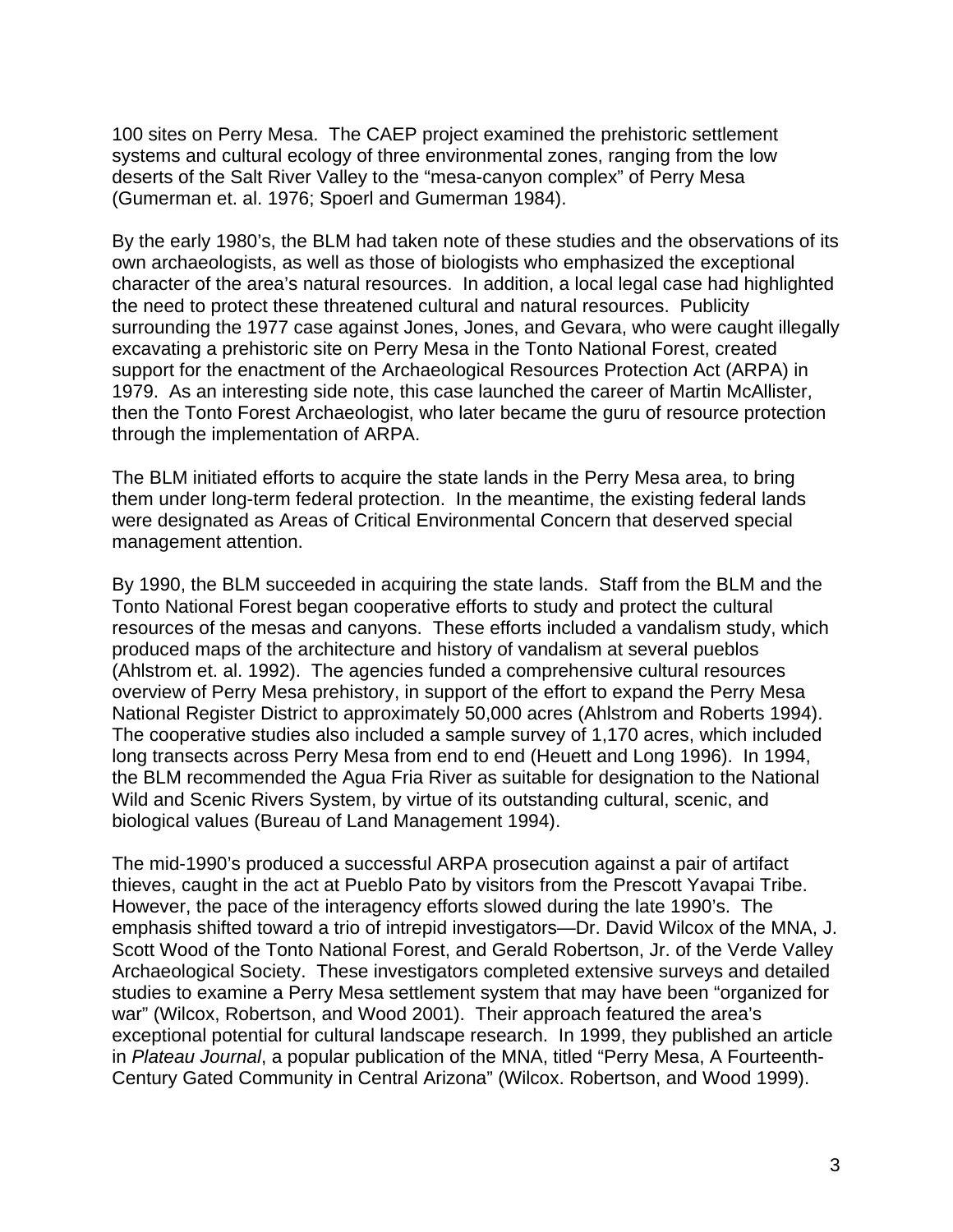The article's intriguing ideas and beautiful photographs captured the attention of a certain resident of Washington, D.C., who recognized the area as a place that he had enjoyed hiking while in Arizona.

# **The Agua Fria National Monument**

At the time of the first Prescott Conference in May of 1996, national monuments were areas administered by the National Park Service. Later that year in September, President Clinton stood at the south rim of the Grand Canyon to proclaim the Grand Staircase-Escalante National Monument in southern Utah, under the authority of the Antiquities Act of 1906. In a major and controversial departure from the usual agency roles with the Department of the Interior, this new monument was to be administered and managed by the BLM.

Bruce Babbitt, the Secretary of the Interior under Clinton and a former governor of Arizona, supported this dramatic shift in the role of the BLM.

The Antiquities Act became the primary vehicle for presidential leadership in expanding our national park system. With these precedents, it was no surprise that President Clinton would make use of the Antiquities Act, but this time it was for something new--creating a system of conservation lands that would be administered by the BLM (Babbitt 2005:162).

Babbitt emphasized that the public lands encompassed a rich legacy of cultural resources within extensive landscapes and ecosystems.

It was time, I thought, to recognize that we were protecting landscapes, not making parks. And that it would be crucially important to encourage the BLM to develop a conservation mission—something unlikely to occur if every new monument carved out of existing public lands were taken away from the BLM and given to the Park Service…Notably, these monuments were not intended to be national parks with highly developed visitor facilities. The purpose of these new monuments was to assert, unequivocally, the primacy of public values on these landscapes, precluding uses that would impair the natural values of the land. But we would not automatically exclude traditional uses such as hunting and grazing, so long as they were managed consistently with the overriding purpose of preserving and restoring the natural systems (Babbitt 2005:166-167).

In 1999, President Clinton asked Secretary Babbitt to offer recommendations for more places worthy of designation as new national monuments. Henri Bisson, a high-level BLM official who had served as manager of the Phoenix District, urged Babbitt to consider the Perry Mesa area, which had been one of Bisson's favorite areas for hiking and hunting. Babbitt needed little urging; as a native of Arizona, he had also spent time hiking on Perry Mesa and had served as governor while the BLM was deciding to acquire the state lands there.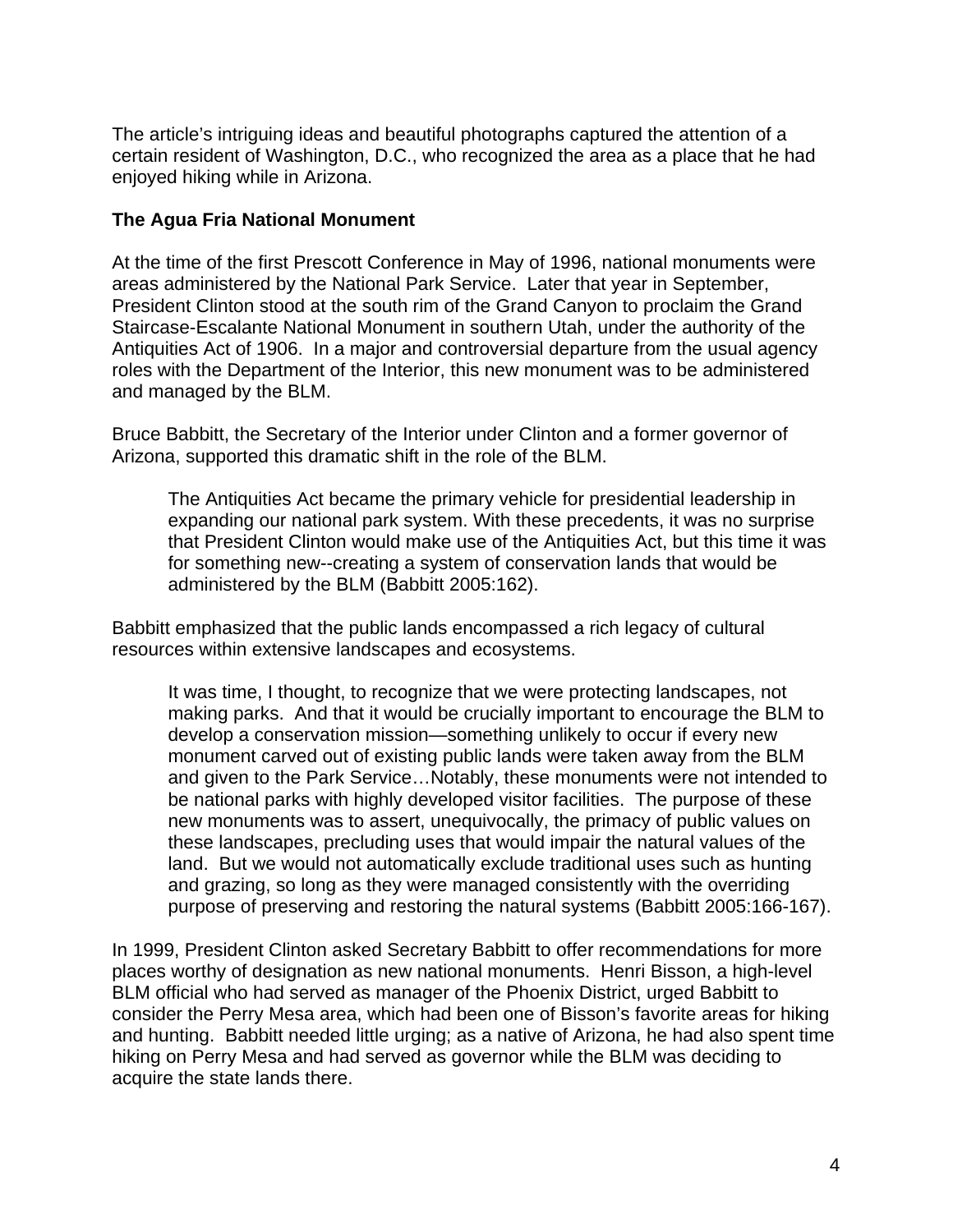Early in 1999, a few employees at the Phoenix District Office were asked to write summary descriptions of the significant cultural and natural resources on Perry Mesa. We knew only that these requests came from a mysterious, important official in Washington, D.C., with associated rumors of possible designation as a national monument. The rumors became more credible when Bruce Babbitt visited Phoenix for a Perry Mesa hike, which was postponed after a monsoon storm drenched the mesa. This was consistent with a law of nature that any major event, planned on Perry Mesa, will be rained out. At a reception, Babbitt praised the *Plateau Journal* article and enjoyed discussing it with Gerald Robertson, a Vietnam War veteran who had contributed his knowledge of military science. A few months later, Babbitt returned for a hike. It rained again, causing a last-minute change in location, which was a problem only for those wearing loafers instead of hiking boots.

The *Arizona Republic* newspaper and other local advocates, such as Dr. Keith Kintigh who was serving a term as president of the Society for American Archaeology, supported the establishment of a new national monument. In early January of 2000, President Clinton returned to the rim of the Grand Canyon to proclaim two new monuments—the Agua Fria National Monument and the Grand Canyon-Parashant National Monument in northern Arizona (The White House 2000). Kathy Pedrick, an archaeologist, was named as the first manager of the Agua Fria, and I was privileged to serve as its first archaeologist.

The National Geographic Society later interviewed Babbitt about why the Agua Fria was selected for national monument designation.

From Bruce Babbitt's point of view, many existing national parks and monuments were much smaller than they needed to be…Those same ideas guided Babbitt's thinking about areas rich in archaeological sites--the human environment. "We don't learn about ancient cultures just by digging out a room and finding a few pots," he says. "Ancient people lived in equilibrium with their entire landscape." He has an example at hand: Agua Fria, just 40 miles from Phoenix. Hundreds of prehistoric sites and spectacular petroglyphs help make Agua Fria one of the most important treasures of ancient southwestern life. But it's the landscape that completes the story of a community fighting to protect itself on high natural ramparts, locating its watchtowers in a defensive array across nearly 100,000 acres. "It is one of the most complicated, challenging, natural, and human landscapes you can imagine, and right next door to Phoenix," says Babbitt (Allen 2002:167-168).

#### **Cultural Resource Management in the Agua Fria NM, 2000-2006**

From the inception of the Agua Fria National Monument, we've focused our efforts on resource monitoring and protection; surveys and site documentation; support for scientific research; public education and interpretation; public partnerships; and the development of a resource management plan.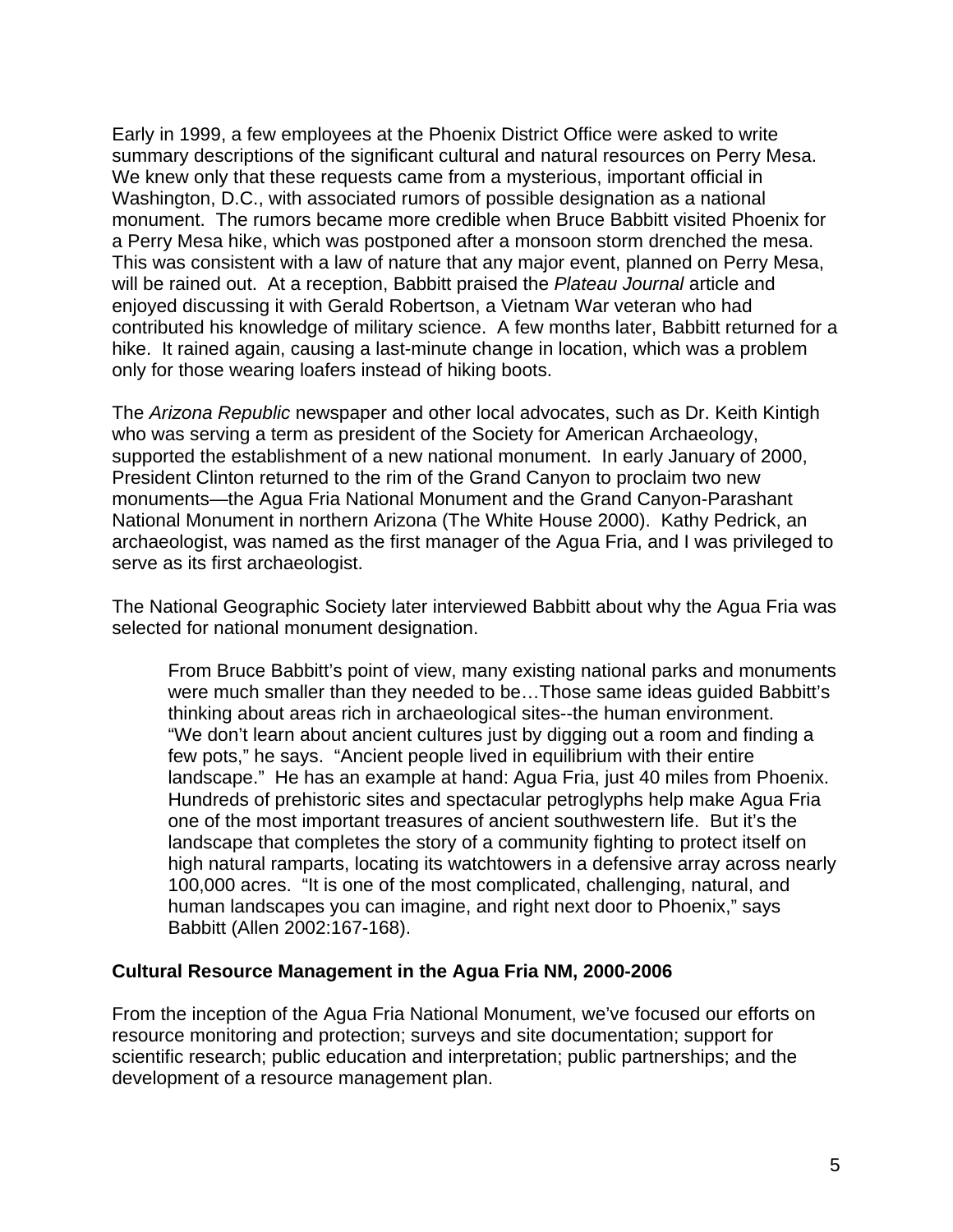#### Monitoring and Protection

The publicity surrounding the new monument heightened the visibility and vulnerability of its archaeological sites. Aside from offering public tours to a few sites during Arizona Archaeology Awareness Month, we had attempted to keep site locations confidential. Secrecy became more difficult to maintain as published hiking guides, magazine articles, and websites provided directions to sites.

Shortly after the monument designation, illegal excavations occurred at a prehistoric pueblo and a historic cabin. Whether by accident or intent, someone knocked down a wall inside Pueblo la Plata. In one case, the culprits were apprehended but not prosecuted; hopefully, their encounter with law enforcement rangers scared them straight. Since then, we've had no major cases of site vandalism. Thoughtless vandals have chalked up and shot at a few petroglyphs. We also encounter the occasional screen or digging tool near a site.

We've stepped up the level of protection through patrols and monitoring by a full-time park ranger, law enforcement rangers, site stewards, and other volunteers. Volunteers from the Arizona Site Steward Program regularly monitor the condition of 15 to 20 sites. The various owners and employees of the Horseshoe Ranch, whose grazing allotment is on Perry Mesa, have provided additional eyes on the landscape, after hosting a training session by the Site Steward Program in the mid-1990's. From 1993 to 2003, the BLM reimbursed the costs of fuel for surveillance flights by volunteer pilots from the Civil Air Patrol. Unfortunately, this partnership ended when the underlying Memorandum of Understanding expired and was not renewed by the Washington headquarters of the U.S. Air Force.

The Arizona Archaeological Society and the Site Steward Program donated carsonite sign posts with decals that offer information on cultural heritage values, site monitoring, and the Archaeological Resources Protection Act. These posts were installed at 20 sites, so as to provide protection without attracting undue attention. The BLM also has installed barriers to restrict vehicle traffic at Pueblo la Plata and Badger Springs Wash.

Vandalism, away from sites, remains a problem in the national monument. The few facilities that we've installed—signs, kiosks, and a couple of restrooms bordered by rock walls—are routinely stolen and defaced. Thus far, site damage from off-highway vehicles has not been a serious problem. The rocky surfaces and rugged terrain of the mesas and canyons discourage vehicles from traveling cross-country away from existing routes, which is forbidden by the monument proclamation. Yet the protection of archaeological sites and visitor facilities will continue to be a growing challenge, as urban growth in the Phoenix and Prescott areas propels more visitors toward the national monument in search of scenery, open spaces, recreation, and mischief.

#### Surveys and Site Documentation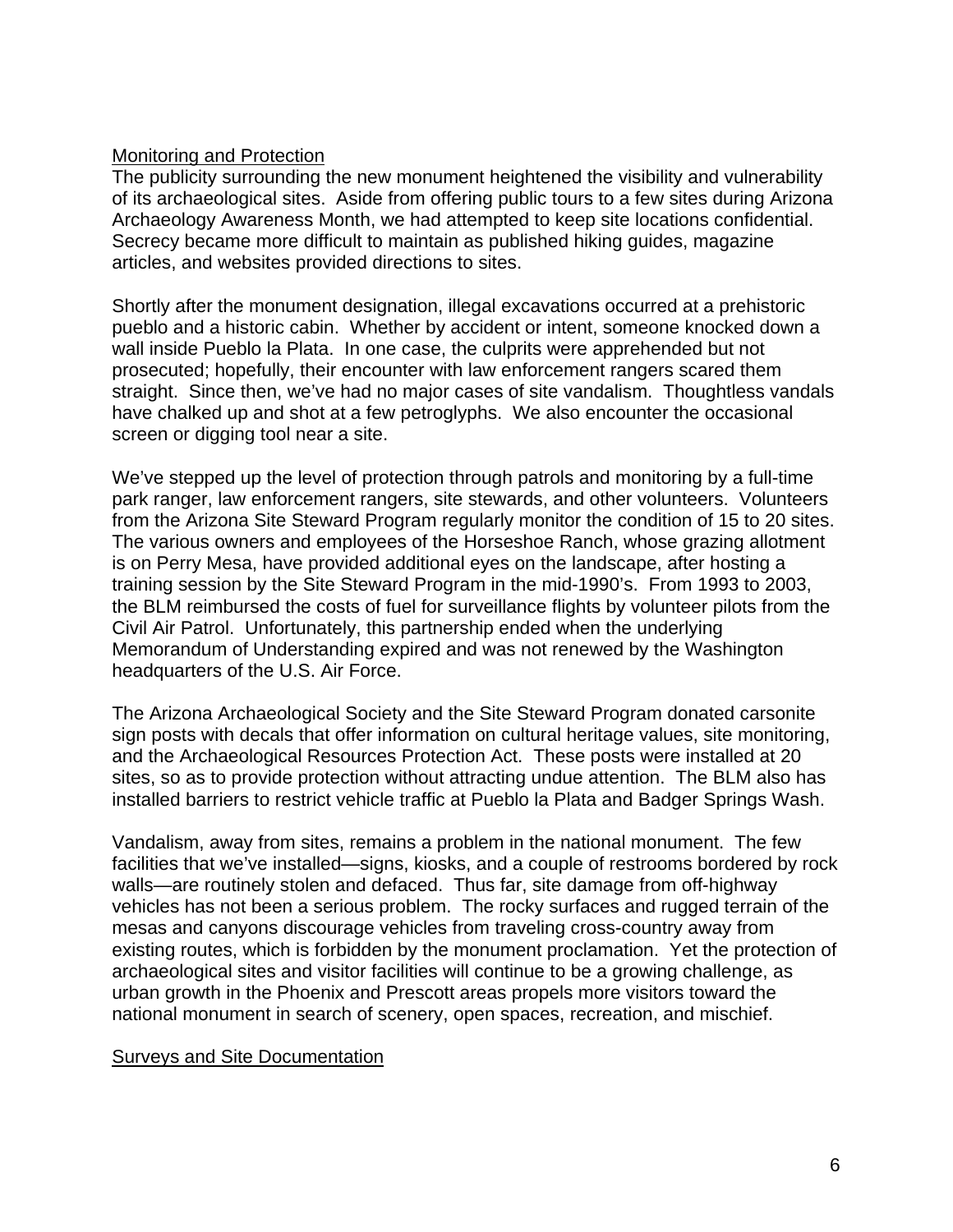The monument boundaries encompass 71,100 acres, but systematic archaeological surveys have covered less than 10% of the area. Shortly after the monument designation, we were fortunate to acquire funding for a survey that was contracted to SWCA Environmental Consultants. We wanted to examine a block of territory in order to document the spatial distribution, environmental contexts, and interrelationships among a wide range of site types. We selected the northern part of Black Mesa, between Sunset Canyon on the south and Badger Springs Wash on the north. This area included sizeable pueblos, agricultural features, prehistoric "race track" features, and sites of the historic period that were associated with the Richinbar Mine. A recent prescribed burn had enhanced the visibility of the surface. Under the direction of Chris North, SWCA completed a survey of 1,230 acres on Black Mesa, as well as 160 acres along Ash Creek in the northern part of the monument. The project also produced detailed maps of the Badger Springs and Richinbar pueblos (North 2002).

In addition, BLM crews began to inventory areas around Pueblo la Plata and along the Agua Fria River between Bloody Basin Road and Cordes Junction. Volunteers conducted surveys for rock art localities on Black Mesa and on Perry Mesa along Baby Canyon, Perry Tank Canyon, and Lousy Canyon. Joe Vogel found and photographed known and new sites from his small airplane, in support of research projects by David Wilcox and Scott Wood. Additional, targeted surveys have taken place in conjunction with various research projects.

Site documentation is a critical step to support protection and research. Volunteers from the Arizona Archaeological Society and the Deer Valley Rock Art Center have braved the elements to produce detailed maps and records of the monument's spectacular rock art sites. With great enthusiasm, they've endured extreme temperatures, snakes, biting gnats, barbed wire fences, thorns of cactus and catclaw, steep slopes without trails, and rocky surfaces that easily turn ankles. One team was stranded for days in the Tonto National Forest, when a spring storm hit Perry Mesa.

Their efforts began in 1993, when the Arizona Archaeological Society (AAS) began to record the large Arrastre Creek site on Black Mesa, under the direction of Grace Schoonover. The Desert Foothills Chapter raised the funds to publish the final report (Schoonover 2003). Also on Black Mesa, AAS volunteers recorded the petroglyphs at the Badger Springs site and the Hidden Bird site (Gronemann 2002, 2003). Two volunteers continued to record numerous sites on Black Mesa, in the process developing the "DigitalRockArt" database, using efficient recording techniques based on digital photography. Agua Fria NM volunteers are active in the newly formed Arizona Rock Art Coalition, whose members meet regularly to develop more efficient and effective techniques for rock art recording and analysis.

In 2003, the monument began a partnership with the Deer Valley Rock Art Center, a facility of Arizona State University (ASU). We were granted our request for "challenge cost share" funding, which requires a matching contribution of volunteer labor or in-kind support. We began to scout the monument to identify a suitable site for a large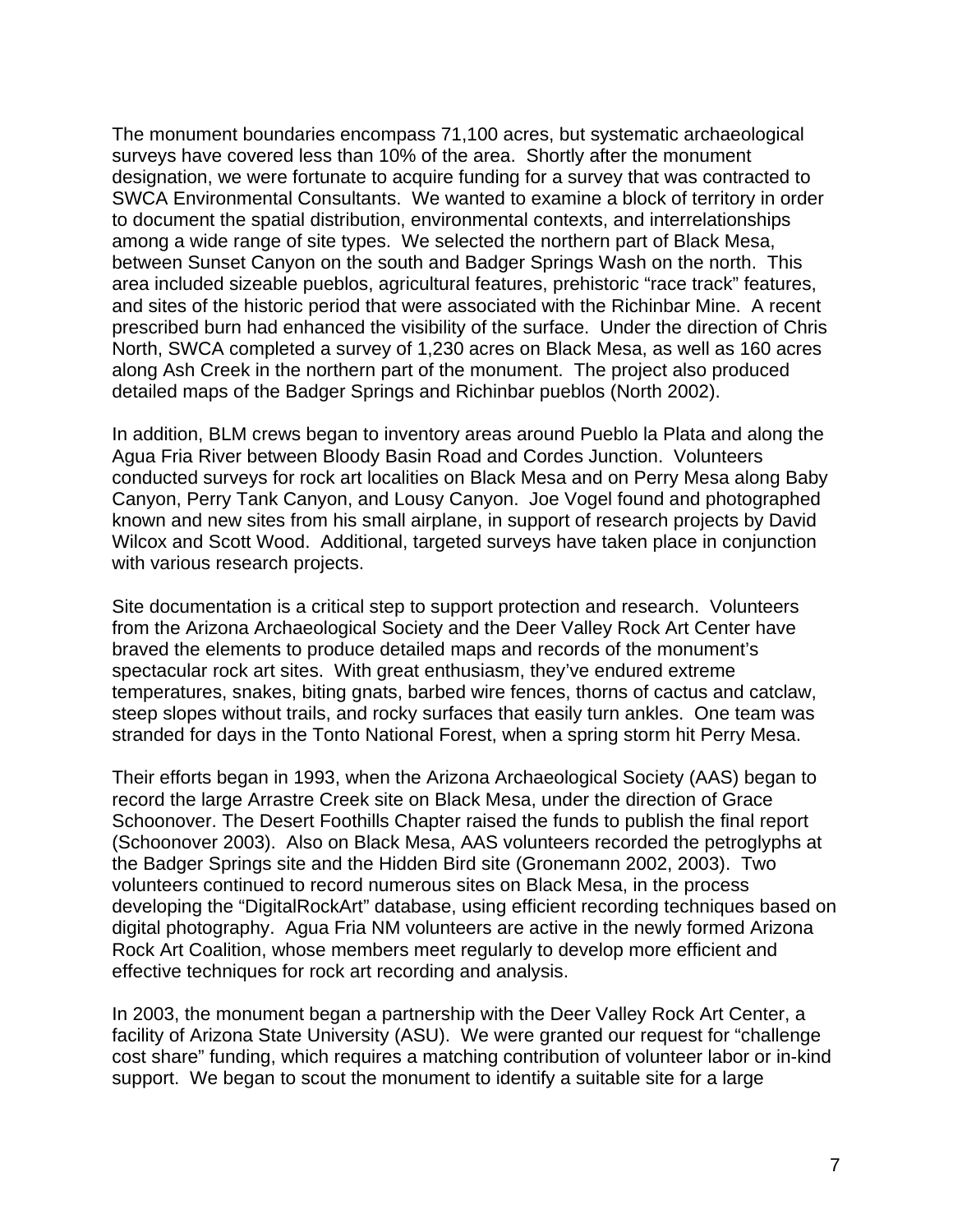recording project. We settled on Baby Canyon Pueblo, at which we estimated about 40 rock art panels. The Rock Art Center hired Jennifer Huang, an ASU graduate student, to be the project director. The Horseshoe Ranch graciously provided lodging at its guest house at a very reasonable price. The chance to stay at this beautiful place, next to the Agua Fria River, was an appreciated "perk" for the field crews.

Almost 30 volunteers participated in the Baby Canyon Pueblo project, from the initial reconnaissance through the fieldwork, analysis, and completion of the final report. During four weeks of fieldwork over three field sessions, the crew mapped and recorded more than 230 panels. So much for that initial estimate! The volunteers contributed more than 2,500 hours of service. The final report will soon be produced for public distribution (Huang, Stone, and Welsh 2005). The Deer Valley Rock Art Center is continuing to record and study petroglyph sites in the Baby Canyon area.

#### **Support for Scientific Research**

The Antiquities Act authorized the establishment of national monuments to protect "objects of scientific interest." I'm pleased to report that the monument since has generated enough scientific interest, and some funding, to support research projects that will contribute to our knowledge of the Perry Mesa Tradition and the prehistory of central Arizona and the greater Southwest.

In 2003, the BLM established a partnership with the Museum of Northern Arizona (MNA) and Northern Arizona University (NAU) to carry out the Pueblo la Plata Mapping Project. Dr. David Wilcox of the MNA directed the project, assisted by Dr. Chris Downum and Dr. Kelley Hays-Gilpin of NAU. Pueblo la Plata, which contains 80 to 100 rooms, is a relatively accessible site that the BLM has proposed for future interpretive development. Detailed documentation is a necessary first step, prior to developing and implementing an interpretive plan.

The project involved low-level aerial photography and detailed architectural mapping of the pueblo walls, completed by James Holmlund and his crew from Western Mapping Services. With the assistance of volunteers from the Verde Valley Archaeological Society, Wilcox also produced a detailed map of diagnostic artifacts and features around the main room block. The crew collected a sample of diagnostic pottery types and obsidian from the surface of the site, for safekeeping and analysis. With obsidian samples collected from La Plata and other sites, the Center for Desert Archaeology contributed a source analysis by Dr. Steve Shackley from the University of California at Berkeley. Sources in the Flagstaff and Williams areas accounted for more than 95% of the samples.

Wilcox worked with Hays-Gilpin and Dr. Patrick Lyons, then with the Center for Desert Archaeology, to analyze the polychrome and Hopi Yellow Ware pottery types from Pueblo la Plata, as well as those in existing museum collections from Perry Mesa and Black Mesa. Hays-Gilpin and her NAU students produced a descriptive summary and identification guide, to be posted as a reference tool on the MNA website.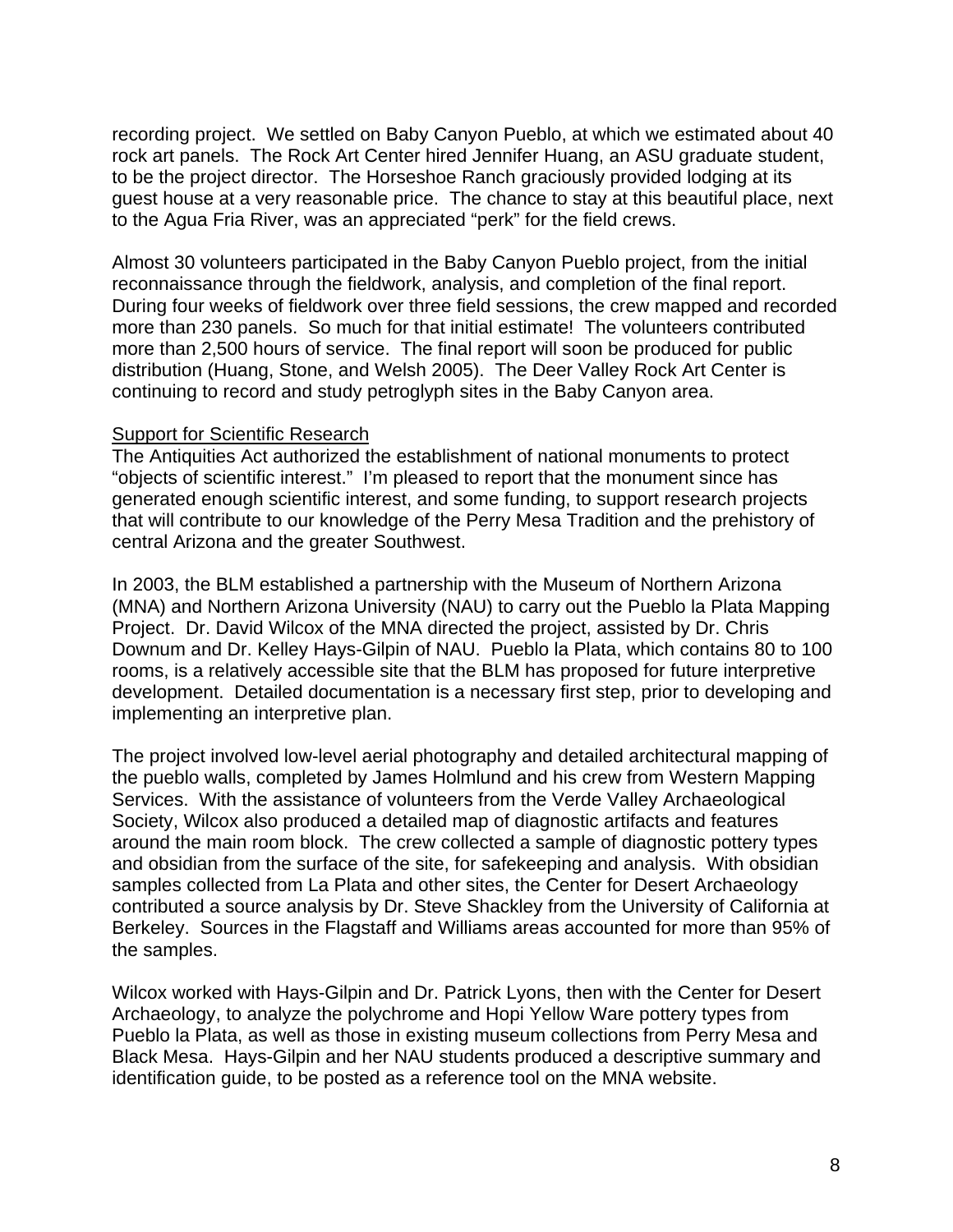The final report for the Pueblo la Plata Mapping Project is much more than a descriptive treatment of a single site. It addresses Perry Mesa as a cultural landscape, linked to other regions through social and political connections that may have formed the basis of confederacies (Wilcox 2005). The report presents a regional synthesis that supports an updated refinement of David Wilcox's ideas about the Perry Mesa settlement system, with a review of competing theories about how it was organized for war or was ecologically degrading its landscape. The report is currently being prepared for publication (Wilcox and Holmlund 2007, in press).

Arizona State University recently began an innovative research project called "Legacies on the Landscape." Currently led by Dr. Katherine Spielmann, Dr. David Abbott, and Dr. John Briggs, the Legacies project is an interdisciplinary effort of professors and students from the School of Human Evolution and Social Change (formerly the Department of Anthropology) and the School of Life Sciences. Archaeologists and ecologists are working together to examine prehistoric settlement and land use during the Perry Mesa Tradition, as well as the long-term effects on the natural landscape.

Since 2003, ASU has conducted surveys and studies of archaeological sites, vegetation, soils, rock cover, and small mammal species in the areas surrounding Pueblo la Plata, Pueblo Pato, and Richinbar Pueblo. These efforts have also included architectural mapping and studies of prehistoric agricultural terraces and agave fields. The Desert Botanical Garden is assisting with the study of agave species.

The Legacies project has produced written reports, as well as posters and a symposium presented at meetings of the Society for American Archaeology (Briggs et. al. 2006, Kruse 2005, Mapes 2005, Schafssma et. al. 2006, Spielmann 2005). Dr. George Gumerman, the director of the Central Arizona Ecotone Project during the 1970's, provided comments as a discussant at a symposium presented at the 2006 annual meeting of the Society.

ASU recently was awarded a grant from the National Science Foundation for a related study, "Alliance and Landscape: Perry Mesa, Arizona in the Fourteenth Century." Abbott and Spielmann (2005:1) provide the following description of the proposed research, which will add a new dimension to the Legacies study—a focus on the composition and distribution of plain ware pottery as an indicator of social interaction.

The proposed research will evaluate hypotheses concerning the scale at which conflict and alliances took place in central Arizona in the  $14<sup>th</sup>$  century. In particular, by tracing ceramic transactions, we will investigate the local, regional, and macroregional networks of interaction among members of the proposed Verde Confederacy and between them and their postulated Hohokam enemies to the south. We will also use architectural and paleoclimatic evidence to evaluate the extent to which the local and regional settlement patterns were dictated by a defensive strategy formulated by a large-scale confederacy.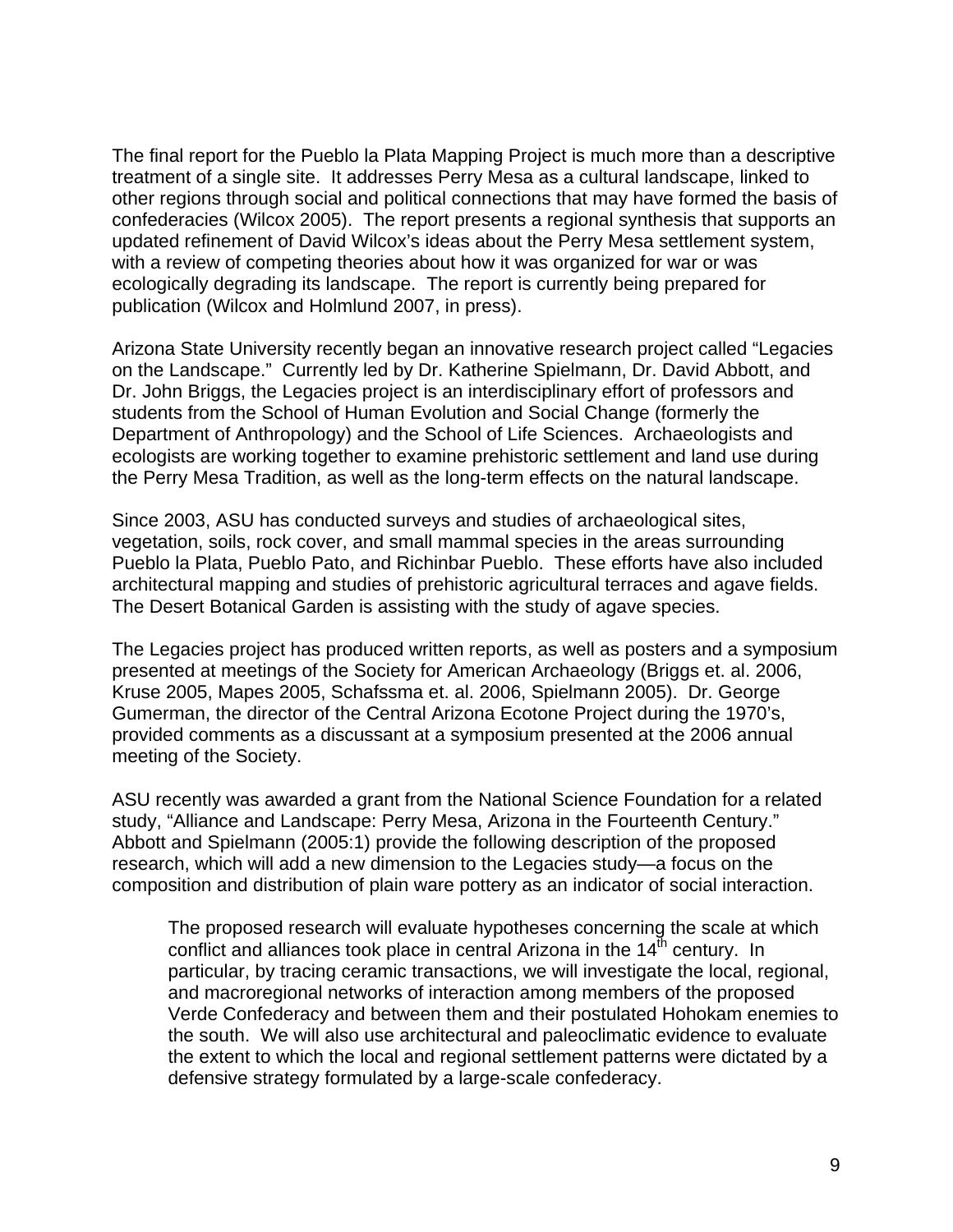It seems that prehistoric conflict on Perry Mesa is echoed by competing theories among modern researchers. I regard this as an example of science in action, provided that productive debates support the evaluation of alternative hypotheses. Hopefully, these different perspectives will contribute to advances in knowledge, more interesting interpretation, and enhanced public understanding of the monument's values and the process of scientific inquiry.

We are also emphasizing scientific research as an aspect of rock art studies, by defining research questions within the context of landscape analysis. The Baby Canyon Pueblo report addresses relationships between the site's rock art panels and features of its natural and cultural landscape, including features that may have contributed to a defensive function. It also compares Perry Mesa petroglyph symbols to stylistic elements in surrounding areas, concluding that there is a distinctive Perry Mesa style (Huang, Stone, and Welsh 2005). Further, the Baby Canyon report begins to examine similarities and differences among the sites on Perry Mesa and Black Mesa, as one clue to patterns of social interaction among the Perry Mesa villages (Huang and Stone 2004, 2005). Huang later analyzed the spatial distribution of rock art, relating to site use and social organization within Baby Canyon Pueblo (Huang 2006). She detected intriguing patterns, which are difficult to interpret but worthy of further study.

Through our partnership with the Deer Valley Rock Art Center, with assistance from Western Mapping Services, a study in progress is applying the technology of threedimensional laser scanning to document and analyze petroglyph panels at the Badger Springs and Arrastre Creek sites. We want to compare the costs, benefits, and accuracy of traditional recording techniques, such as string grid drawings; digital photography; and laser scanning. Laser scanning may also offer a better picture of the relative ages of petroglyphs, as one site was used over a long period of time, while the other contains symbols that were intentionally re-pecked.

# Public Education and Interpretation

People are fascinated by the archaeological sites of the Agua Fria. We believe that effective public education is a way to promote a broader understanding of the irreplaceable scientific and heritage values of the monument's landscape, which will translate into long-term support for resource protection.

Since 2000, we've conducted site tours and given many public presentations about the natural and cultural resources of the Agua Fria National Monument. Shortly after the monument was established, the BLM produced a poster and a monument brochure. The poster shows a scenic view of a petroglyph figure, against the backdrop of a canyon landscape. It's a great scene, but the petroglyph looks too fresh to be ancient. For the second, expanded version of the monument brochure, we switched to a photo of a prehistoric petroglyph panel at Pueblo Pato.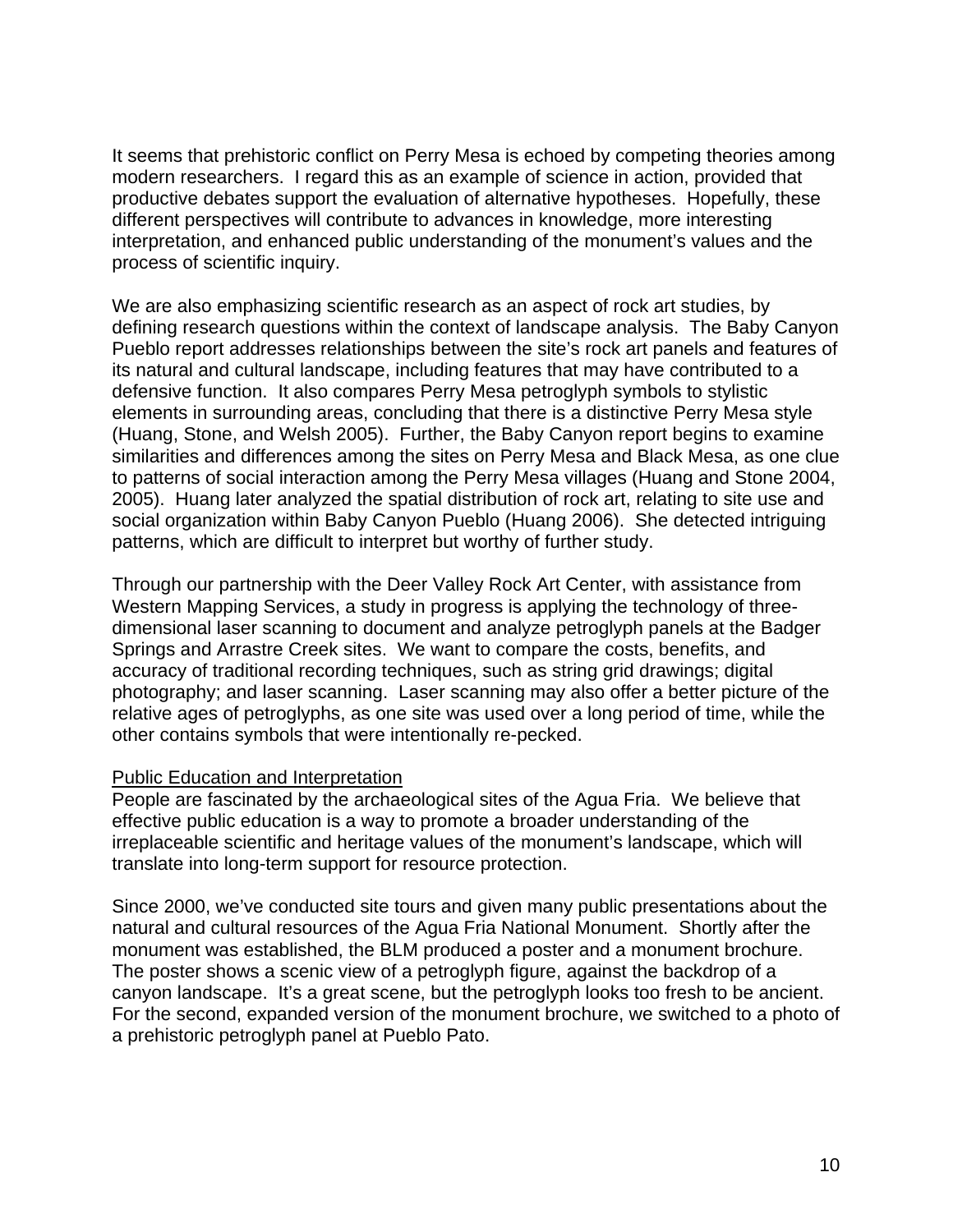To celebrate Arizona Archaeology Awareness Month in 2002, we decided to offer a public "open house" at Pueblo la Plata. We invited the AAS, Arizona Site Stewards, and other groups to set up information booths on the way to the site. I compiled interpretive information and trained a team of BLM employees and volunteers to serve as site interpreters. We gathered a large team of BLM rangers, firefighters, and other staff to manage, protect and inform the visitors. In the first hour, we had 150 visitors and more were on the way. Then, on an April morning in the middle of a long drought, a thunderstorm suddenly appeared and settled over Pueblo la Plata. There was a mass exit to escape the lightening bolts and the sea of mud. We decided the BLM wouldn't stage another big event for quite awhile—which took us to 2006.

In 2006, the BLM celebrated the centennial of the passage of the Antiquities Act. The State Director asked the Phoenix District to host Arizona's signature event at the Agua Fria National Monument. The Agua Fria Festival took place on October 21, 2006, featuring guided hikes, site tours, and family-oriented activities. The Horseshoe Ranch served as the central venue, featuring educational displays, demonstrations, entertainment, food, and even a birthday cake to commemorate the Antiquities Act. The festival attracted at least 1,500 visitors, who enjoyed a day of remarkably sunny weather.

Currently, we are working with a consultant, Heritage Design, to develop an interpretive plan for Pueblo la Plata. We envision a low-key approach that would incorporate walking trails, interpretive signs, and brochures with a parking area and a few benches. The first step is to develop interpretive themes and messages, and then to design a site plan that supports effective public education, while protecting the site's features. We do not envision extensive stabilization or reconstruction. We've found that the majority of our visitors prefer to experience a sense of discovery at a site, rather than a highly developed tourist attraction that would conflict with scenic values.

#### Public Partnerships

Public partnerships have served to support our efforts in resource protection, inventories, research, and public education. As an example, nearly 100 volunteers contributed their efforts to the success of the Agua Fria Festival. In addition to the partnerships already mentioned, supporters of the monument have established a new organization, the Friends of the Agua Fria National Monument. The Friends "work to protect, preserve, and promote appreciation and enjoyment of the ecological, archaeological, scenic, and scientific resources and values of the Agua Fria National Monument." They work to accomplish this mission through volunteer projects and activities such as wildlife, archaeological, and hydrological studies; removal of invasive plant species; trash cleanups; fundraising and advocacy; and education and interpretation. Besides, they have fun at their meetings and events. I'm pleased to report that our archaeological partners and volunteers have played significant roles in founding the organization and serving on its board of directors. The organization's website, *aguafriafriends.org*, offers more information on its membership and activities.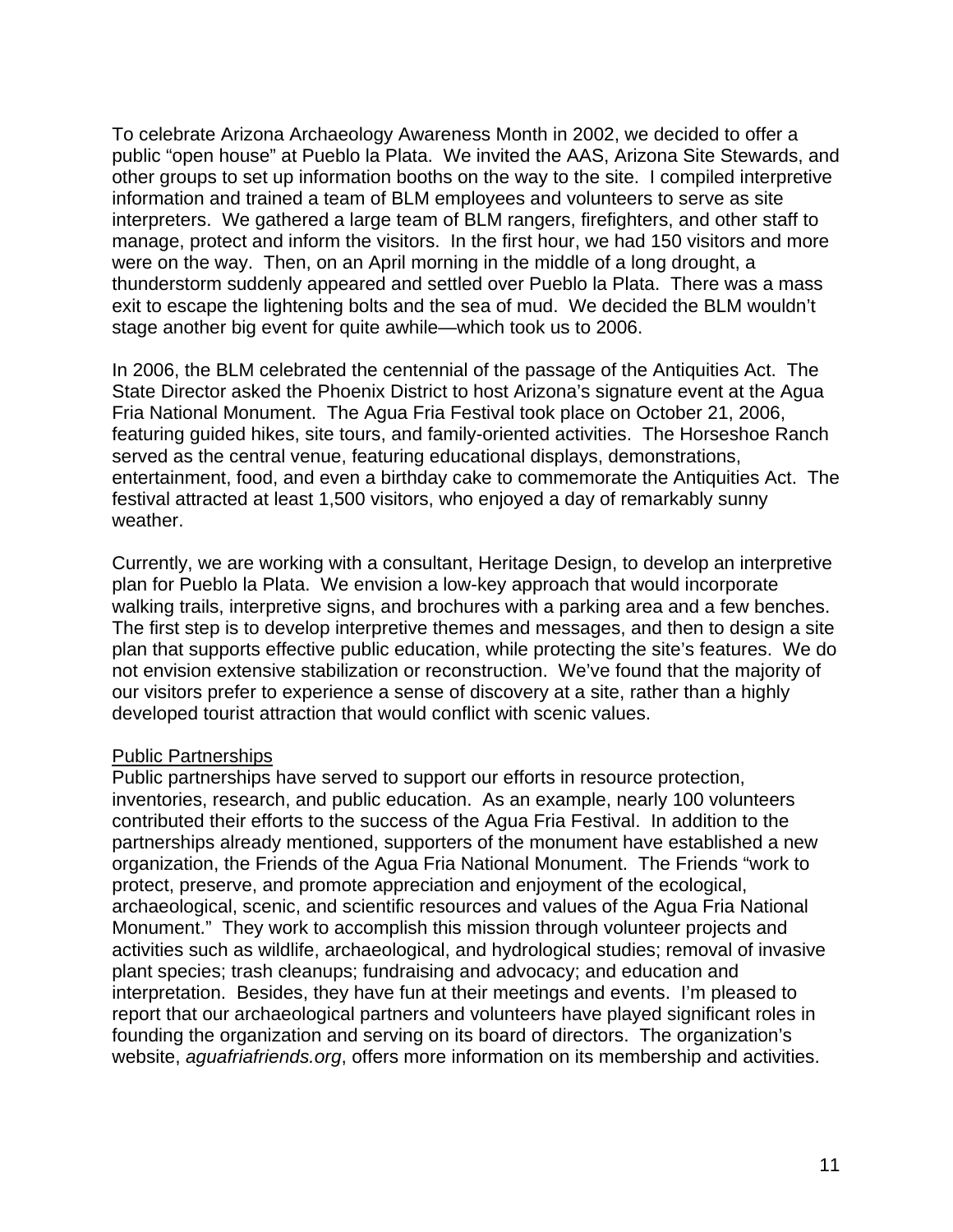Through the past centuries, the monument has been home to people of the Hohokam Tradition, Perry Mesa Tradition, and Yavapai Tribe. The modern Hopi, O'odham, and Yavapai peoples value their cultural ties to the area and strongly support the protection of the heritage values embodied in its archaeological sites. Continuing consultations with the tribes will enable us to consider their concerns relating to protection and resource management, and to incorporate tribal perspectives into educational and interpretive programs. One objective is to obtain funding for an ethnohistoric study of Perry Mesa, which could support travel expenses and interviews of tribal elders. We will also explore opportunities to work with the tribal archaeologist and para-archaeology program of the nearby Yavapai-Prescott Tribe.

#### Resource Management Planning

Over the past few years, much of our time has been devoted to the preparation of a detailed resource management plan for the Agua Fria National Monument. We published a Draft Resource Management Plan/ Environmental Impact Statement (RMP/EIS) in late 2005, followed by public meetings and a public comment period in early 2006 (Bureau of Land Management 2005). Since then, we've kept busy analyzing and preparing responses to hundreds of comments received from individuals, organizations, public officials, and government agencies. We expect to publish the final version of the RMP/EIS, which will include the public comments and responses, in the summer of 2007.

The resource management plan for the national monument emphasizes the protection of its cultural and natural resources, in accordance with the purpose of the Monument Proclamation. We propose to designate a small number of sites for interpretive development, leaving the majority off-limits to this type of use. We also are encouraging scientific research, while directing such activities toward sites that are more accessible and vulnerable to loss of information through vandalism. We also propose to close a number of routes, or to establish other limits on access, in order to protect nearby sites or sites that may have been the destinations during the heyday of pothunting activities.

The public comments on the Draft RMP expressed strong support for the protection and study of cultural resources. We also received critical comments, for example, that we should open more (or fewer) sites to interpretive development; that we would unduly restrict (or should restrict) scientific research; and that we should further restrict (or enhance) public access. We've devoted careful attention to these comments and issues, and we look forward to completing the management plan and working with our partners to implement it.

# **Conclusion**

The past decade has brought a remarkable transformation to Perry Mesa, which has thrust it into the national limelight as one of the BLM's first national monuments--one of the few that are recognized particularly for their important archaeological resources. Little could I have imagined, at the first Prescott Archaeological Conference, I would soon be reading my own words in a proclamation signed by the President. As we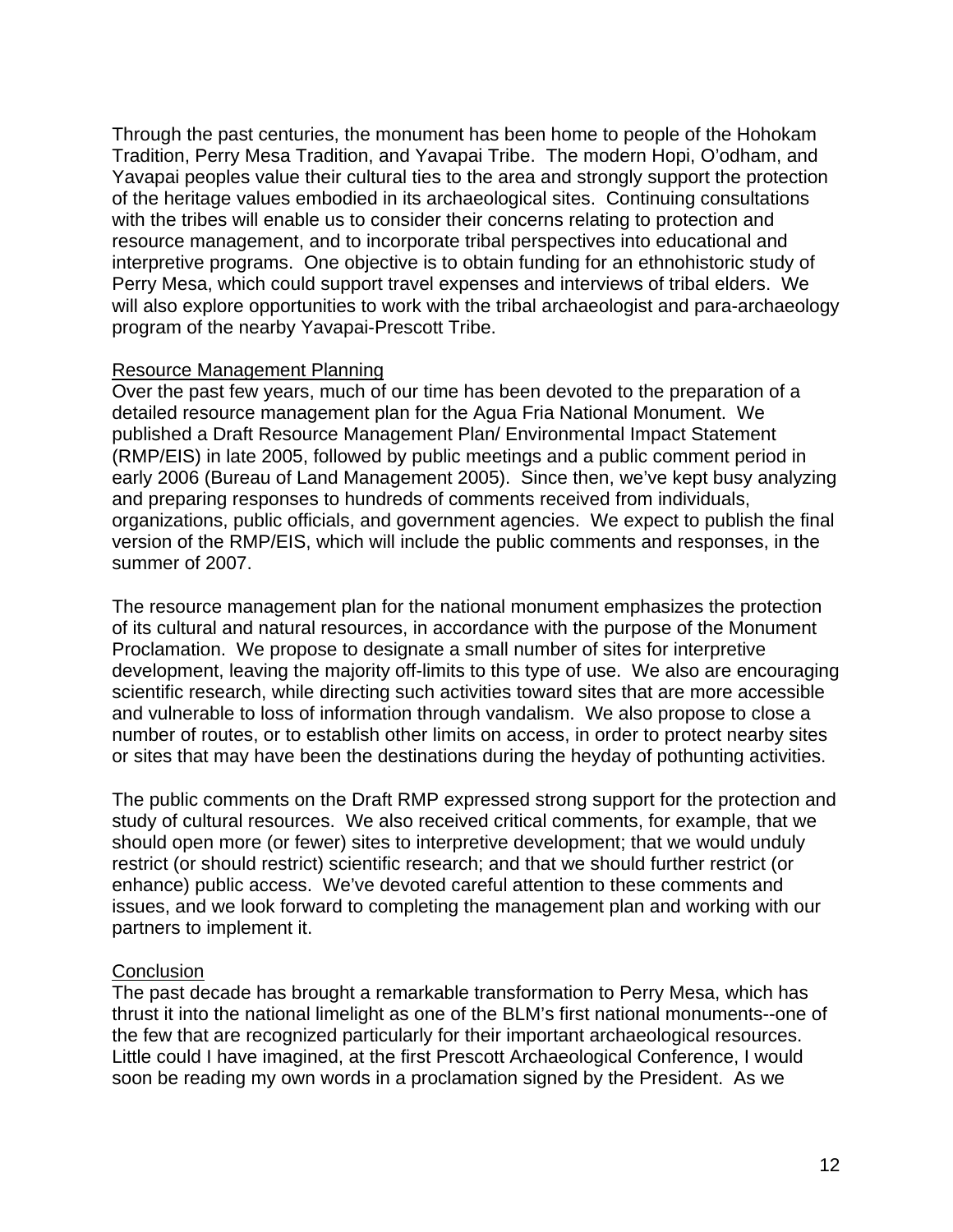anticipate future challenges and opportunities, we appreciate the public support and look forward to working with our partners as we protect and study this national treasure.

#### REFERENCES CITED

Abbott, David R., and Katherine A. Spielmann

- 2005 Alliance and Landscape: Perry Mesa, Arizona in the Fourteenth Century. Project proposal submitted to the National Science Foundation. School of Human Evolution and Social Change, Arizona State University, Tempe.
- Ahlstrom, Richard V.N., Malcolm H. Adair, R. Thomas Euler, and Robert C. Euler 1992 *Pothunting in Central Arizona: The Perry Mesa Archaeological Site Vandalism Study.* Cultural Resources Management Report No. 13, USDA Forest Service, Southwestern Region, and USDI Bureau of Land Management, Arizona.

Ahlstrom, Richard V. N., and Heidi Roberts.

1995 *Prehistory of Perry Mesa: The Short-Lived Settlement of a Mesa-Canyon Complex in Central Arizona, ca. A.D. 1200-1400*. The Arizona Archaeologist No. 28. Arizona Archaeological Society, Phoenix. Manuscript on file, Bureau of Land Management, Phoenix District.

#### Allen, Leslie

2002 *Wildlands of the West: The Story of the Bureau of Land Management*. National Geographic Society, Washington, D.C.

#### Babbitt, Bruce

2005 *Cities in the Wilderness: A New Vision of Land Use in America*. Island Press, Washington, D.C.

Briggs, John M., Katherine A. Spielmann, Hoski Schaafsma, Keith W. Kintigh, Melissa Kruse, Kari Morehouse, and Karen Schollmeyer

2006 Why Ecology Needs Archaeologists and Archaeology Needs Ecologists. *Frontiers in Ecology* 4(4):180-188.

#### Bureau of Land Management

- 1994 *Arizona Statewide Wild and Scenic Rivers Legislative Environmental Impact Statement*. Arizona State Office, Phoenix.
- 1995 Desired Condition for Agua Fria Grasslands Ecosystem. *Update for Agua Fria Grasslands Ecosystem* 1(2):2.
- 2005 *Agua Fria National Monument and Bradshaw-Harquahala Draft Resource Management Plan and Draft Environmental Impact Statement*. Phoenix District, Arizona.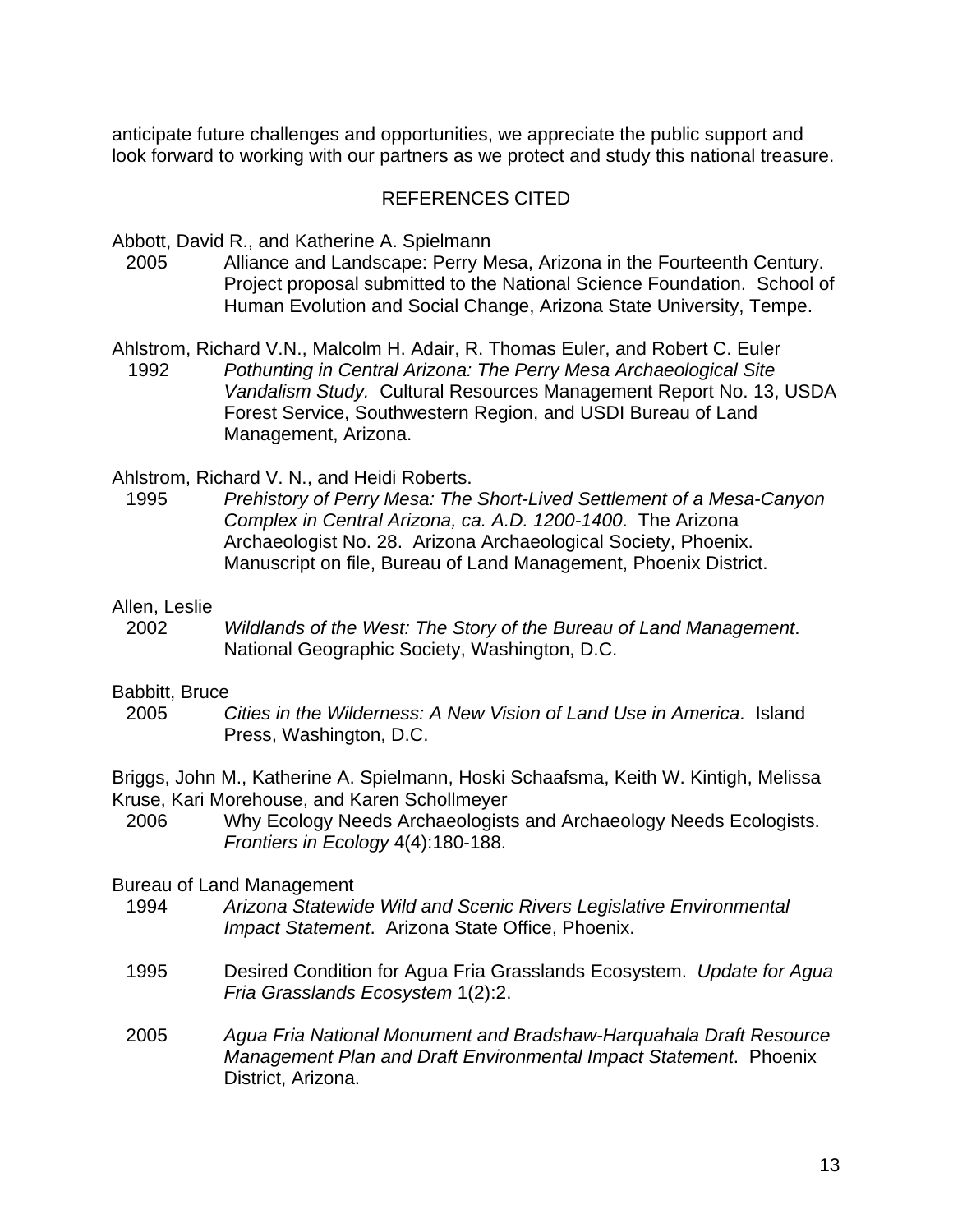Christenson, Andrew L.

2004 J. W. Simmons, Archaeologist of Central Arizona. Unpublished manuscript in the possession of the author.

Fiero, Donald C., Robert W. Munson, Martha T. McClain, Suzanne M. Wilson, and Anne H. Zeir

1980 *The Navajo Project: Archaeological Investigations, Page to Phoenix 500 KV Southern Transmission Line*. Research Paper No. 11. Museum of Northern Arizona, Flagstaff.

Fish, Paul R., Patricia Moberly, and Peter J Pilles, Jr.

- 1975 Final Report for Phase IIB Archaeological Studies, Prepared for Ebasco Services, Inc. Manuscript on file, Museum of Northern Arizona, Flagstaff.
- Gronemann, Barbara J.
	- 2002 The Hidden Bird Petroglyph Site Recording Project. Manuscript on file, Bureau of Land Management, Phoenix District Office.
	- 2003 The Badger Spring Petroglyph Site Recording Project. Manuscript on file, Bureau of Land Management, Phoenix District Office.

Gumerman, George J., Carol S. Weed, and John S. Hanson

1976 *Adaptive Strategies in a Biological and Cultural Transition Zone: The Central Arizona Ecotone Project, An Interim Report*. Museum Studies No. 6. Southern Illinois University, Carbondale.

Heuett, Mary Lou, and Paul V. Long, Jr.

1996 *A Cultural Resource Inventory of Fifteen Selected Linear Transects and a 300-Acre Quadrant on Perry Mesa in Southeastern Yavapai County, Arizona*. Technical Series No. 51. Cultural and Environmental Systems, Tucson.

Huang, Jennifer K. K.

2006 Rock-art Clusters of Baby Canyon Pueblo: The Question of Multiple Cultural Traditions in a Perry Mesa Settlement. Unpublished Master's thesis, School of Human Evolution and Social Change, Arizona State University, Tempe.

Huang, Jennifer K.K., and Connie L. Stone

2004 The Art of Defense? Rock Art of Baby Canyon Pueblo, Agua Fria National Monument. Paper presented at the 69<sup>th</sup> Annual Meeting of the Society for American Archaeology, Montreal.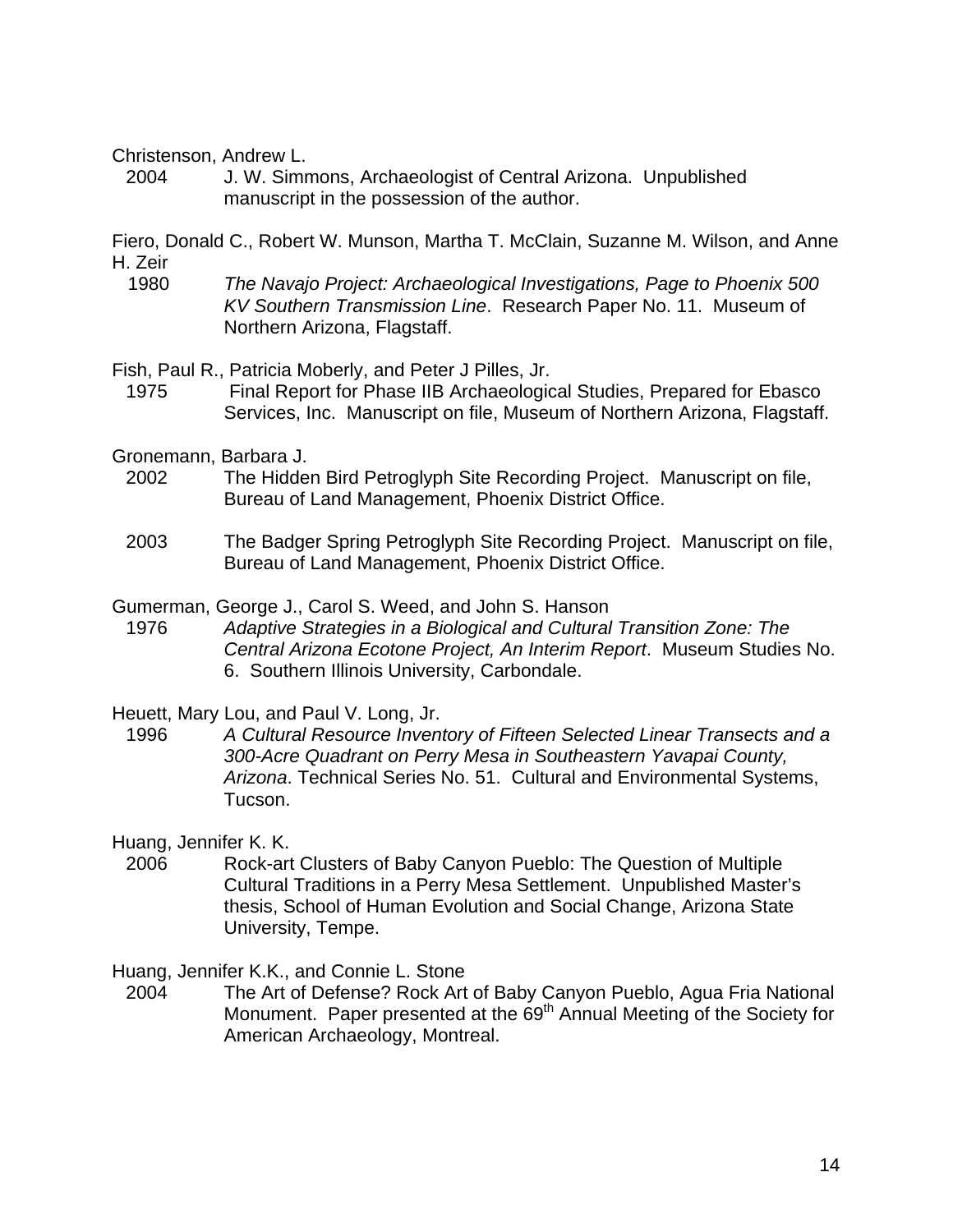2005 Images, Origins, and the Perry Mesa Tradition: The Rock Art of Baby Canyon Pueblo. Poster presented at the 70<sup>th</sup> Annual Meeting of the Society for American Archaeology, Salt Lake City.

Huang, Jennifer K.K., Connie L. Stone, and Peter H. Welsh

2005 Petroglyphs of Baby Canyon Pueblo, Agua Fria National Monument, Arizona. Manuscript on file, Bureau of Land Management, Phoenix District Office.

#### Kruse, Melissa

2005 The Agricultural Landscape of Perry Mesa: Modeling Residential Site Locations in Relation to Arable Land. Unpublished Master's thesis, Department of Anthropology, Arizona State University, Tempe.

# Mapes, Sarah D.

The Walls Still Stand: Reconstructing Population at Pueblo la Plata. 2005 The Walls Still Stand: Reconstructing Population at Pueblo la Plata. Unpublished Senior Honors thesis, Department of Anthropology, Arizona State University, Tempe.

# North, Chris D.

- 2002 *Farmers of Central Arizona's Mesa-Canyon Complex: Archaeology Within and Adjacent to the Agua Fria National Monument*. Cultural Resources Report No. 02-339. SWCA Environmental Consultants, Phoenix.
- Pilles, Peter J., and Joseph F. Katich
	- 1967 The Excavation of Olla Negra, A Rock Shelter Site in Central Arizona. Manuscript on file, Museum of Northern Arizona, Flagstaff.

# Schafssma, Hoski, Melissa Kruse, and Katie Johnson

2006 The Palimpsest Landscape: Ancient Land Use Intensities Revealed by Modern Soils and Plant Communities. In Symposium: Legacies on the Landscape, Integrating Archaeology and Ecology to Understand Longterm Human-Ecosystem Interactions, presented at the 71<sup>st</sup> Annual Meeting of the Society for American Archaeology, San Juan, Puerto Rico.

# Schoonover, Grace

2003 *Millenia of Rock Art at Arrastre Creek*. Arizona Archaeological Society, Desert Foothills Chapter, Cave Creek.

# Spielmann, Katherine A. (editor)

2005 Report of the Spring 2005 Field Season, Legacies on the Landscape: Archaeological and Ecological Research at Agua Fria National Monument. Report submitted to the Bureau of Land Management, Phoenix District. Department of Anthropology and School of Life Sciences, Arizona State University, Tempe.